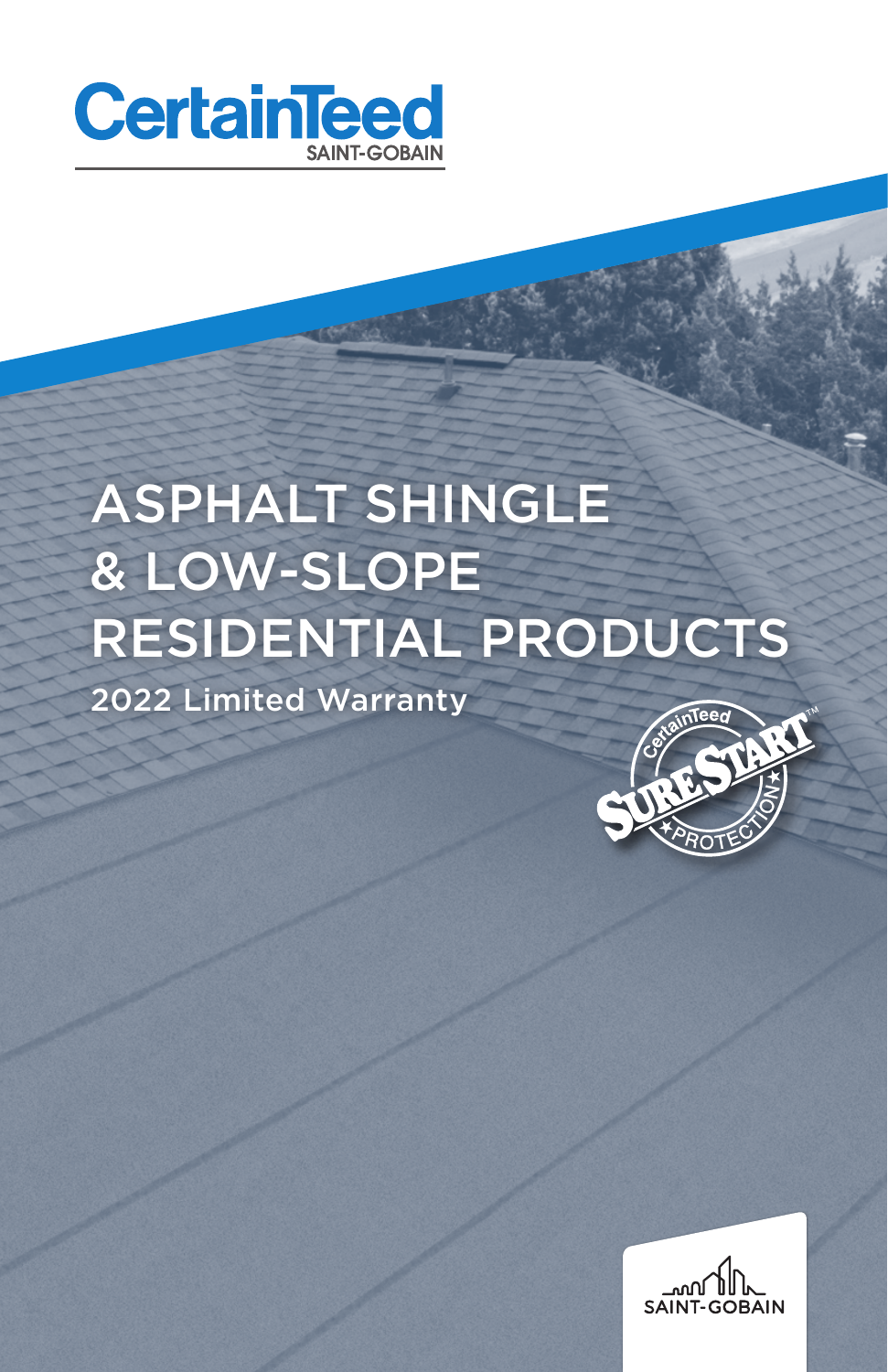Congratulations... and thank you for your recent purchase of one of the fine products from CertainTeed Roofing. Since 1904, CertainTeed has been producing quality roofing products that provide long-lasting beauty and protection for homes of every size, style and age. For over 100 years, the basis for our name, "Quality made certain, satisfaction guaranteed," has been our ongoing philosophy.

Your CertainTeed roofing warranty fully explains how CertainTeed supports its products with the strongest warranty protection available. It is important that you read the warranty section of this brochure. The warranty lists the specific CertainTeed asphalt shingle products that are covered and the period of time for which they are covered. Take the time to understand how CertainTeed protects your purchase by standing behind our products.

## **Limited, Prorated and Transferable Warranty**

This warranty covers asphalt shingle products listed in Table 1, sold only in the United States of America, its territories and Canada.

## **What and Who Are Covered and for How Long**

From the date of installation, CertainTeed warrants to the original property owner/consumer that, when subject to normal and proper use, its shingles will be free from manufacturing defects for the warranty period specified in Table 1. CertainTeed will pay to repair, replace or clean, at its option, any shingles CertainTeed determines are defective under the terms of this Limited Warranty. In the event of repair, replacement or cleaning pursuant to the terms of this Limited Warranty, the warranty applicable to the original shingles shall apply to the repaired, replaced or cleaned shingles and will extend for the balance of the original warranty period.

Lifetime means for as long as the original individual property owner owns the property where the shingles are installed.

The Lifetime warranty period offered for certain shingles in Table 1 is only available to individual property owners. The warranty period for shingles installed on premises not used by individual property owners as their residence is limited as specified in Table 1. All property owners, who are not individual property owners, and all structures not used by individual property owners as their residence (e.g. corporations, governmental agencies, partnerships, religious organizations, schools, condominiums, property owner associations or cooperative housing arrangements, apartment buildings, and any other type of building or premises not owned by individual property owners) called "Other Ownership" are limited to either a 50-year or 40-year warranty period described in Table 1. In addition, for Other Ownership after the SureStart™ Protection period ends, this Limited Warranty covers only manufacturing defects that caused water penetration.

## **SureStart™ Protection**

Because CertainTeed roofing products are manufactured to the highest quality standards, we confidently include the additional assurance of SureStart™ protection. SureStart provides the strongest non-prorated protection you can get in the vital early years of your new roof.

All of CertainTeed's shingle products are covered by SureStart protection. Under this warranty feature, CertainTeed, at no charge, will pay to repair or replace, at its option, any shingles CertainTeed determines are defective during the SureStart period. Note: Wind warranty and algae warranty are covered separately as described on page 5. The SureStart period begins on the date of application and terminates following the warranty period specified in Table 1. CertainTeed's maximum liability under SureStart is equal to the reasonable cost of comparable replacement shingles and labor as determined by CertainTeed to replace or repair the defective shingles. Roof tear-off, metal work, flashing and disposal expenses, and other costs or expenses incurred during such repair or replacement are not covered or reimbursed by this Limited Warranty, except for certain products with Lifetime warranty periods specified in Table 1, for which CertainTeed's maximum liability also includes the cost of roof tear-off, metal work, flashing and disposal.

In instances in which CertainTeed, under the terms of this warranty, has agreed to pay the reasonable cost of labor required to repair or replace defective shingles, CertainTeed will determine labor costs by Bluebook® or RS Means® data. CertainTeed will provide reimbursement for labor only upon receipt of a copy of the contractor's invoice or other written evidence of the completion of such work which CertainTeed, in its sole discretion, deems acceptable.

Costs associated with removal or replacement of overburden (items installed over the shingles, including but not limited to, solar panels, satellite dishes and gardens) are the sole responsibility of the property owner.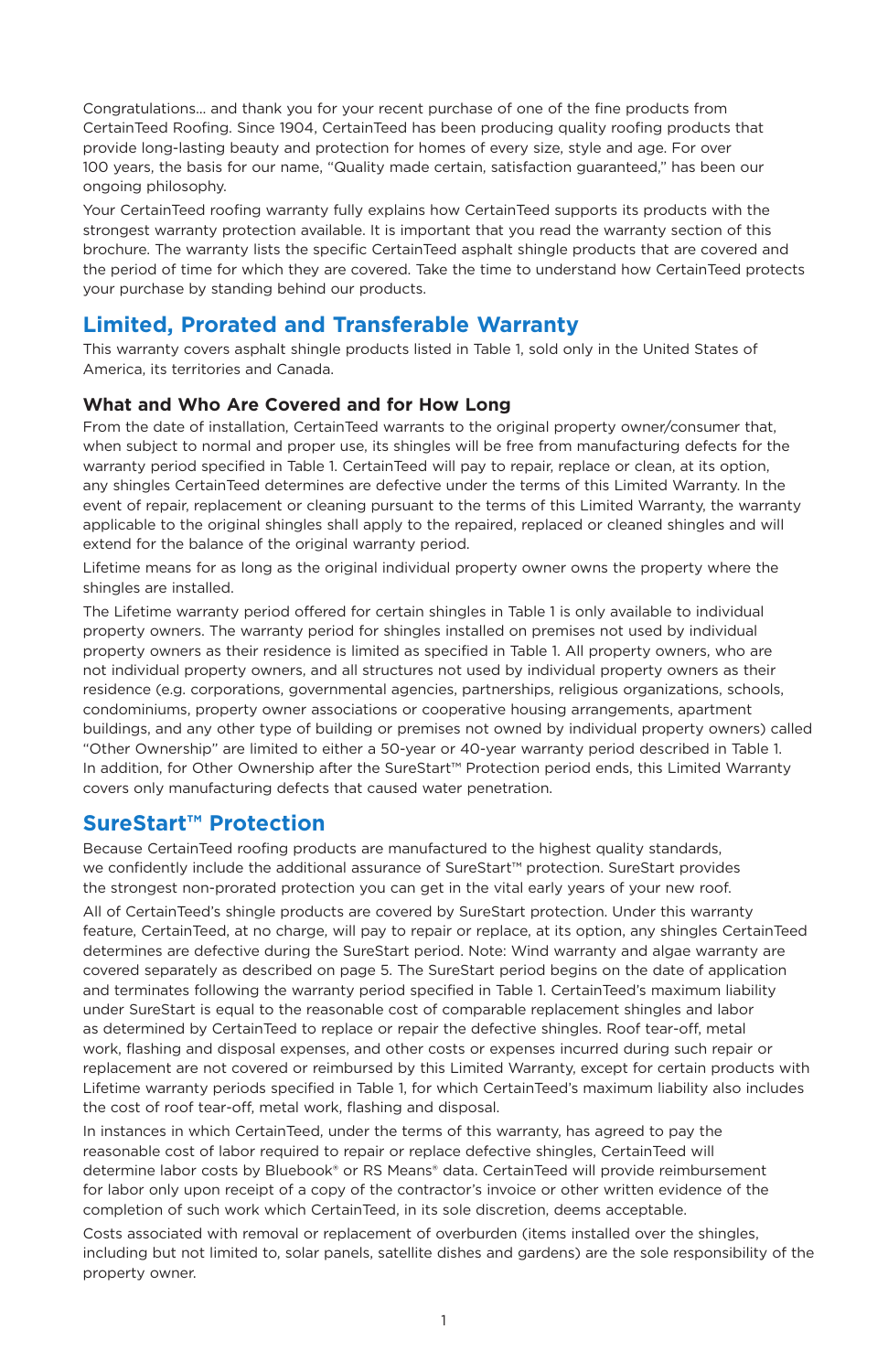SureStart protection does not extend to any shingles applied to non-ventilated or inadequately ventilated roof deck systems as determined by CertainTeed, except as stated on page 4. CertainTeed's maximum contribution toward the cost of repairing or replacing defective shingles applied to a nonventilated or inadequately ventilated roof deck system is calculated using the reasonable cost of comparable replacement shingles as determined by CertainTeed less 1/120th of that amount multiplied by the number of months from the start of the warranty period to the date when CertainTeed determines the shingles are defective. Labor costs, roof tear-off, metal work, flashing and disposal expenses, and other costs or expenses incurred during such repair or replacement are not covered or reimbursed by this Limited Warranty.

## **Beyond SureStart™ Protection**

After the SureStart Protection period, if CertainTeed determines its shingles have a manufacturing defect, or for Other Ownership, if CertainTeed determines its shingles have a manufacturing defect that caused water penetration, CertainTeed's maximum contribution toward the cost of repairing or replacing defective shingles will be calculated using the reasonable cost of comparable replacement shingles as determined by CertainTeed less the Reduction Figure Per Month, specified in Table 1, for the number of months from the start of the warranty period to the date when CertainTeed determines the shingles are defective. Labor costs, roof tear-off, metal work, flashing and disposal expenses, and other costs or expenses incurred during such repair or replacement are not covered or reimbursed by this Limited Warranty.

|                                                                                                                                                                                                                                                                                                 |                                                | <b>TABLE 1</b>                        |                                                 |                                                                    |                                                         |
|-------------------------------------------------------------------------------------------------------------------------------------------------------------------------------------------------------------------------------------------------------------------------------------------------|------------------------------------------------|---------------------------------------|-------------------------------------------------|--------------------------------------------------------------------|---------------------------------------------------------|
| Lifetime Products <sup>A</sup>                                                                                                                                                                                                                                                                  | Warranty<br>Period                             | <b>SureStart</b><br>Period            | Wind<br>Warranty<br><b>Miles Per Hour</b>       | Algae<br><b>Resistant</b><br>Warranty<br>Period <sup>1</sup>       | <b>Reduction</b><br><b>Figure</b><br><b>Per Month</b>   |
| Grand Manor <sup>®</sup><br>Presidential Shake® TL**<br>Landmark® TL**<br>Presidential Shake® (& IR) <sup>2**</sup><br>Carriage House®<br>Belmont <sup>®</sup> (& IR) <sup>2</sup><br>Landmark <sup>®</sup> Premium<br>Landmark <sup>®</sup> PRO<br>NorthGate® ClimateFlex®2<br>Highland Slate® | Lifetime <sup>A</sup>                          | 10 Years                              | $110+$                                          | 15                                                                 | $1/600*$                                                |
| Lifetime Products <sup>B</sup>                                                                                                                                                                                                                                                                  | Warranty                                       | <b>SureStart</b>                      | Wind<br>Warranty                                | Algae<br><b>Resistant</b><br>Warranty                              | <b>Reduction</b><br><b>Figure</b>                       |
|                                                                                                                                                                                                                                                                                                 | Period                                         | Period                                | <b>Miles Per Hour</b>                           | Period <sup>1</sup>                                                | <b>Per Month</b>                                        |
| Landmark® ClimateFlex®2<br>Landmark <sup>®**</sup>                                                                                                                                                                                                                                              | Lifetime <sup>B</sup><br>Lifetime <sup>B</sup> | 10 Years<br>10 Years                  | $110^{+1}$<br>$110+$                            | 10<br>10                                                           | $1/600*$<br>$1/600*$                                    |
| 25 and 30 Year Products<br>$XT^{m}25^{3}$                                                                                                                                                                                                                                                       | Warranty<br>Period<br>25 Years                 | <b>SureStart</b><br>Period<br>5 Years | Wind<br>Warranty<br><b>Miles Per Hour</b><br>60 | Algae<br><b>Resistant</b><br>Warranty<br>Period <sup>1</sup><br>10 | Reduction<br><b>Figure</b><br><b>Per Month</b><br>1/300 |
| Patriot                                                                                                                                                                                                                                                                                         | 30 Years                                       | 8 Years                               | 110                                             | 10                                                                 | 1/360                                                   |

inadequately ventilated roof deck *\*\* Including Solaris colors. (see footnotes to Table 1)*

#### *FOOTNOTES TO TABLE 1.*

*A. The Lifetime Warranty period is only available to individual property owners on premises used as their residence. The warranty period for Other Ownership for these shingles is limited to 50 years and the SureStart period is 10 years following the installation of the shingles. Roof tear-off, metal work, flashing and disposal expense, incurred during repair or replacement are covered or reimbursed by this Limited Warranty. Limited Warranty transferees during the SureStart™ period are limited to a 50-year warranty period (see section titled "Transfers During the SureStart Period" for details).*

*B. The Lifetime Warranty period is only available to individual property owners on premises used as their residence. The warranty period for Other Ownership for these shingles is limited to 40 years and the SureStart period is 5 years following the installation of the shingles. Limited Warranty transferees during the SureStart period are limited to a 40-year warranty period (see section titled "Transfers During the SureStart Period" for details).*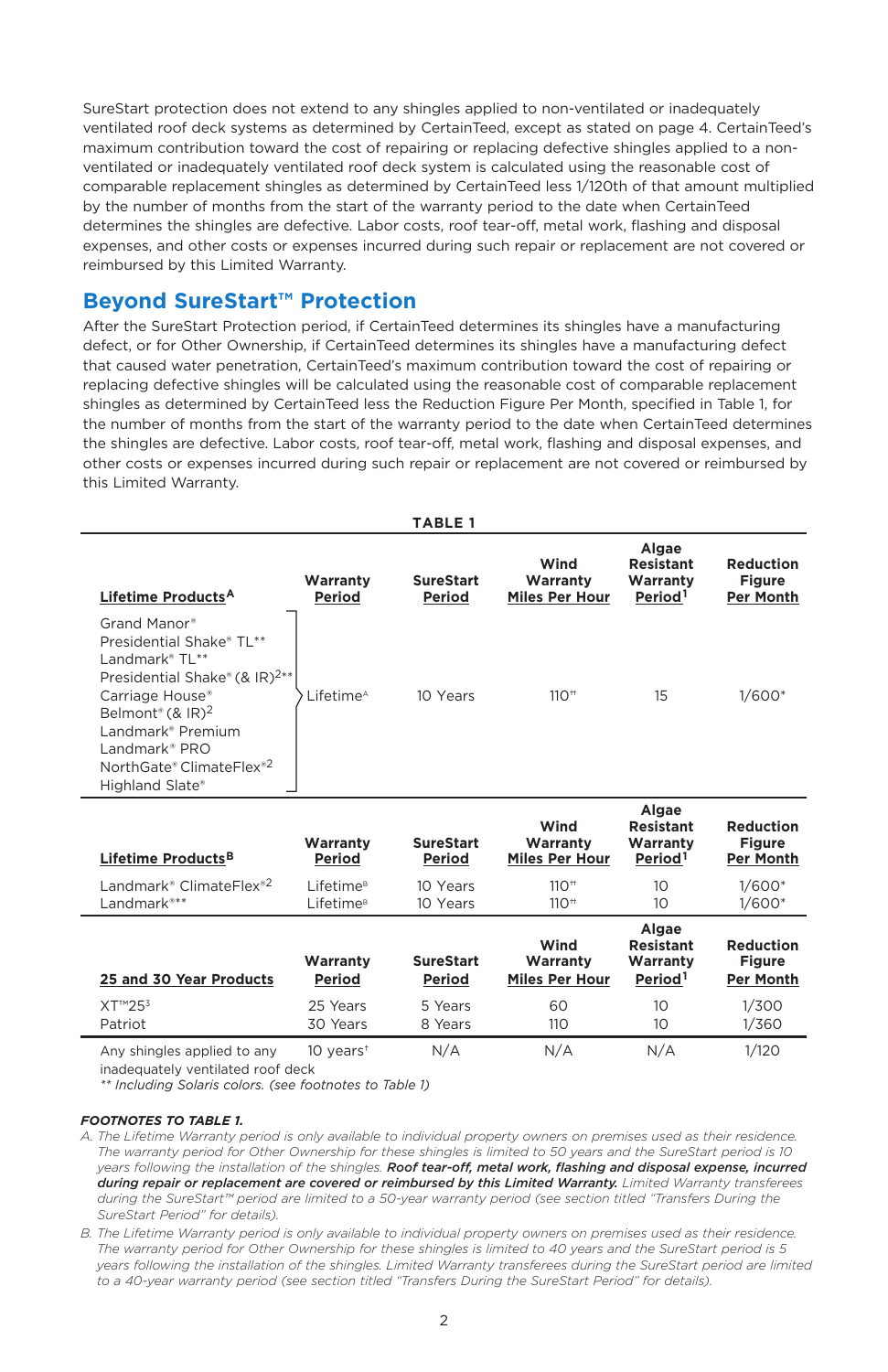- *\* For Lifetime products, at the completion of the 40th year the reduction figure will remain at 480/600, or 20% of the total maximum liability.*
- *† For details of warranty coverage for shingles installed on inadequately ventilated roof decks on both residential and commercial buildings, see provisions under "Inadequately Ventilated and Non-Ventilated Decks."*
- *†† Wind warranty upgrade These products are warranted to resist blow-off due to wind velocities, including gusts, up to a maximum of 130 miles per hour during the first fifteen (15) years, provided all of the following conditions are met:*
	- *1. The CertainTeed shingles are not applied over existing roof shingles (roof-overs are not permitted).*
	- *2. The CertainTeed specified corresponding hip and ridge accessory products are installed as cap shingles [Shadow Ridge® , Cedar Crest® , Shangle Ridge® , Mountain Ridge® and Landmark Solaris® (& IR)].*
	- *3. The CertainTeed specified corresponding starter shingles are installed along the roof eaves and rakes (Swiftstart ® , High-Performance Starter and Presidential ® Starter).*

 *(Note: In Florida, CertainTeed will waive the requirement of applying starter shingles along the roof rake if all of the following conditions are met: The applicable building code requires that asphalt roof shingles be embedded in an 8-inch-wide bed of asphalt roofing cement applied along the roof rake edges. And, the shingles are installed and embedded in an 8-inch-wide bed of asphalt roofing cement along the roof rake edges in accordance with the code.)*

*1 Algae Resistant Warranty period applies only to the Algae Resistant (AR) version of the pertinent shingle. 2CertainTeed's Impact Resistant Landmark® ClimateFlex, NorthGate® ClimateFlex, Presidential Shake® IR, and Belmont® IR shingles comply with UL 2218 Impact Resistance of Prepared Roof Covering Materials test criteria at time of manufacture.*

*3The wind warranty for XT™25 shingles installed in Alaska is 90 mph.*

# **Transferability**

This Limited Warranty is transferable, but only by the original property owner/consumer to the first subsequent property owner. After the Limited Warranty has been transferred once, it is no longer transferable. A bank foreclosure or a change of ownership on a deed is deemed a transfer under this Limited Warranty.

#### **Transfers During the SureStart™ Period**

If this Limited Warranty is transferred during the product's SureStart period, the warranty for the new owner is the same as it would have been for the original owner, except for certain products with Lifetime warranty periods where the duration of the transferred warranty will be 50 years or 40 years as specified in Table 1, measured from the beginning of the SureStart period (i.e. the date of installation), and the remaining period of SureStart protection will be available to the subsequent property owner.

## **Transfers After the SureStart Period**

If this Limited Warranty is transferred by the original property owner/consumer after the SureStart period, the warranty following the transfer will be limited to two (2) years from the date of the transfer. The warranty obligation will be calculated as explained in the section titled "Beyond SureStart Protection."

## **Limitations**

This Limited Warranty does not provide protection against, and CertainTeed will have no liability for, any failure, defect or damage as a result of, including but not limited to:

- Winds, including gusts, greater than the Wind Warranty MPH in Table 1
- Damage caused by lightning, hailstorm, earthquake, fire, explosion, flood or falling objects.
- Damage caused by tornado, or hurricanes (other than as warranted under Wind Warranty MPH in Table 1).
- Distortion, cracking or other failure or movement of: the base material over which the shingles are applied, the roof deck, or the walls or foundation of the building itself.
- Damage caused by structural changes, alterations or additions, or by the installation of equipment (such as, but not limited to, aerials, signs or air-conditioning equipment) to the building after the original shingles have been applied.
- Shading, stains or discoloration to the shingles arising from outside sources such as, but not limited to, algae (unless blue-green algae as described in the section titled "Limited Algae Resistant Warranty"), fungus, moss, lichens or other vegetation, mold or mildew growth, or paints, chemicals or other similar materials.
- Misuse, abuse, neglect, or improper transportation, handling or storage of the shingles.
- Installation of the shingles over non-approved roof decks as more fully explained in CertainTeed's installation instructions published at the time of original installation.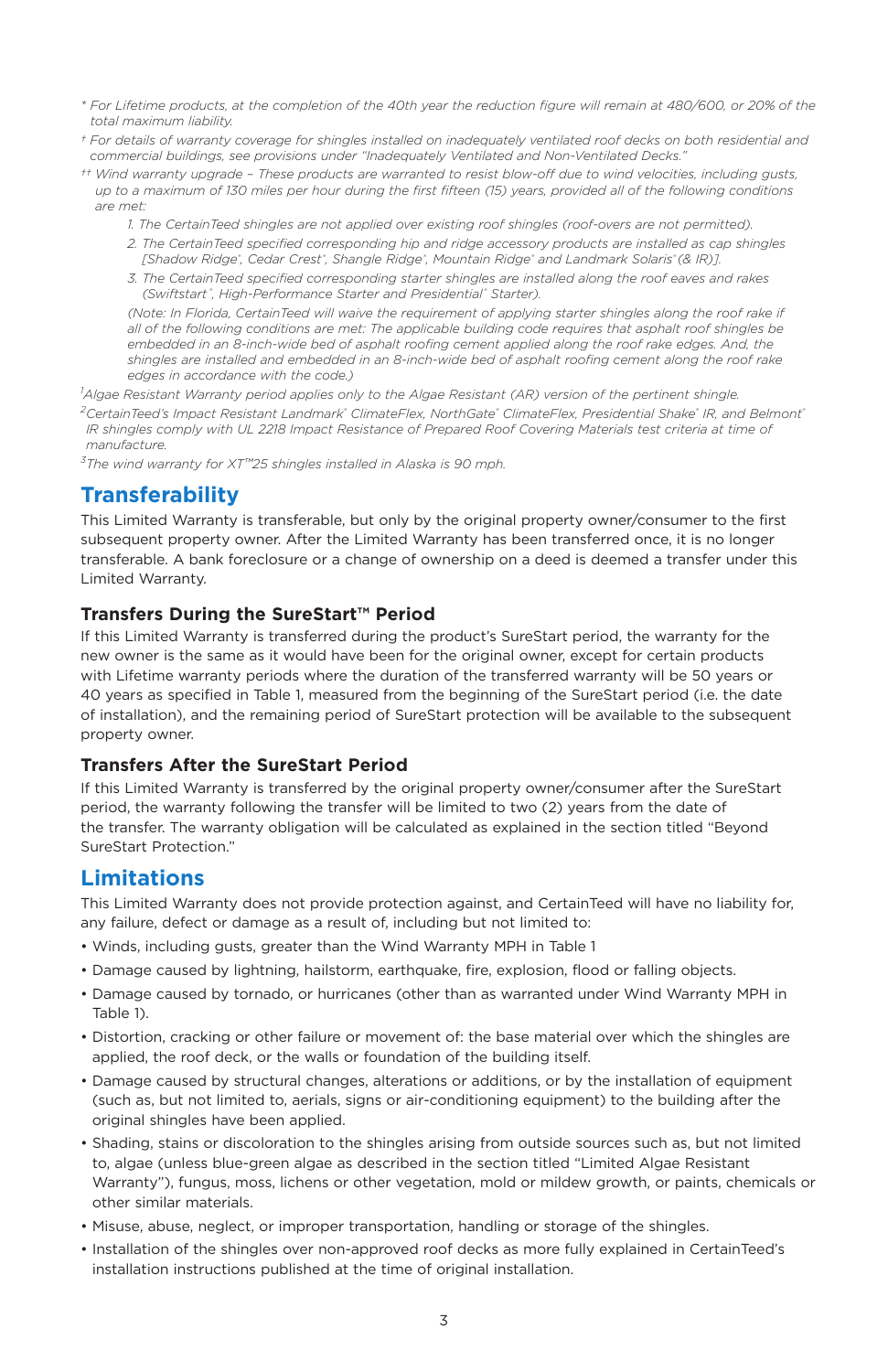- Damage caused by improper installation or installation not in accordance with CertainTeed's installation instructions published at the time of original installation.
- Damage to the shingles, the roof deck or the structure caused by ice backup or ice damming.
- Damage caused by impact, including such things as tools, equipment or foot traffic.
- Vandalism or acts of war.
- Animals, animal feces or insects.
- Any other cause not a result of a manufacturing defect in the shingles.

Mold and mildew are functions of environmental conditions and are not manufacturing defects. As such, mold and mildew are not covered by this Limited Warranty or any implied warranty.

CertainTeed reserves the right to discontinue or modify any of its products, including the color of its shingles, and shall not be liable as a result of such discontinuance or modification, nor shall CertainTeed be liable in the event replacement material varies in color in comparison to the original product as a result of normal weathering. If CertainTeed replaces any material under this warranty, it may substitute products designated by CertainTeed to be of comparable quality or price range in the event the product initially installed has been discontinued or modified.

#### **Inadequately Ventilated and Non-Ventilated Decks**

Any shingles applied to inadequately ventilated or non-ventilated decks, other than the shingles and deck systems described in the section titled "Insulated Decks and Radiant Barriers," are subject to a reduced limited warranty period of ten (10) years and do not qualify for SureStart Protection. SureStart™ Protection and the Warranty Period applicable to the shingle are available if CertainTeed determines that the shingle damage was caused exclusively by a manufacturing defect that is unrelated to the inadequate roof system ventilation.

#### **Insulated Decks and Radiant Barriers**

CertainTeed's Limited Warranty, including SureStart Protection, will remain in force when its fiberglass shingles are applied to roof deck assemblies where foam insulation is prefabricated into the roof deck system (often called "nailboard insulation"), where insulation is installed beneath an acceptable roof deck system, or where radiant barriers are installed, with or without ventilation, directly below the deck. Acceptable roof deck surfaces must consist of at least 3/8" thick plywood or 7/16" thick Oriented Strand Board (OSB) and slopes must be 2:12 or greater. If a different deck surface material will be utilized, please contact CertainTeed's Technical Services Department for assistance. (See the following important restrictions.)

The design professional is responsible for ensuring: 1) the proper quality and application of the insulation and/or radiant barrier, 2) the provision of adequate structural ventilation and/or vapor retarders as determined to be necessary, and 3) that all local codes are met (particularly taking into account local climate conditions). Special attention must be taken if cellular foam, fiberglass, cellulose insulation or other highly permeable insulation will be used in an unventilated system, or if the insulation/rafter or insulation/joist planes may create an air leak that could lead to moisture transmission and condensation problems. All these important factors and decisions, while not the responsibility of CertainTeed, are critical to assure proper deck system performance.

#### **Ventilated Nail-Base Roof Insulation**

Ventilated Nail-Base Roof Insulation products (e.g. FlintBoard® CV) are made of rigid insulation (typically foam board) and another layer of material that provides air space above the insulation and below the nailable deck (which is typically at least 7/16" thick OSB or 3/8" thick plywood). These products can provide soffit-to-ridge ventilation, and if installed in accordance with the deck manufacturer's instructions to achieve sufficient ventilation, will not reduce the scope or length of CertainTeed's Limited Warranty coverage.

## **Limited Algae-Resistant Warranty**

Blue-green algae or gloeocapsa magma, (which has a black/brown appearance and is commonly but incorrectly called "fungus"), can create unsightly streaking on shingles. CertainTeed warrants that the Algae-Resistant (AR) versions of the products in Table 1 will remain free from blue-green algae growth (but not mold or mildew growth) which adversely affects the overall appearance of said shingles for a period of ten (10) or fifteen (15) years, as noted in Table 1.

If during the Algae-Resistant Warranty Period specified in Table 1, the overall appearance of the Algae-Resistant shingles is adversely affected by blue-green algae, CertainTeed will pay the reasonable cost to replace or clean at its option, any affected shingles. In the event of replacement or cleaning, for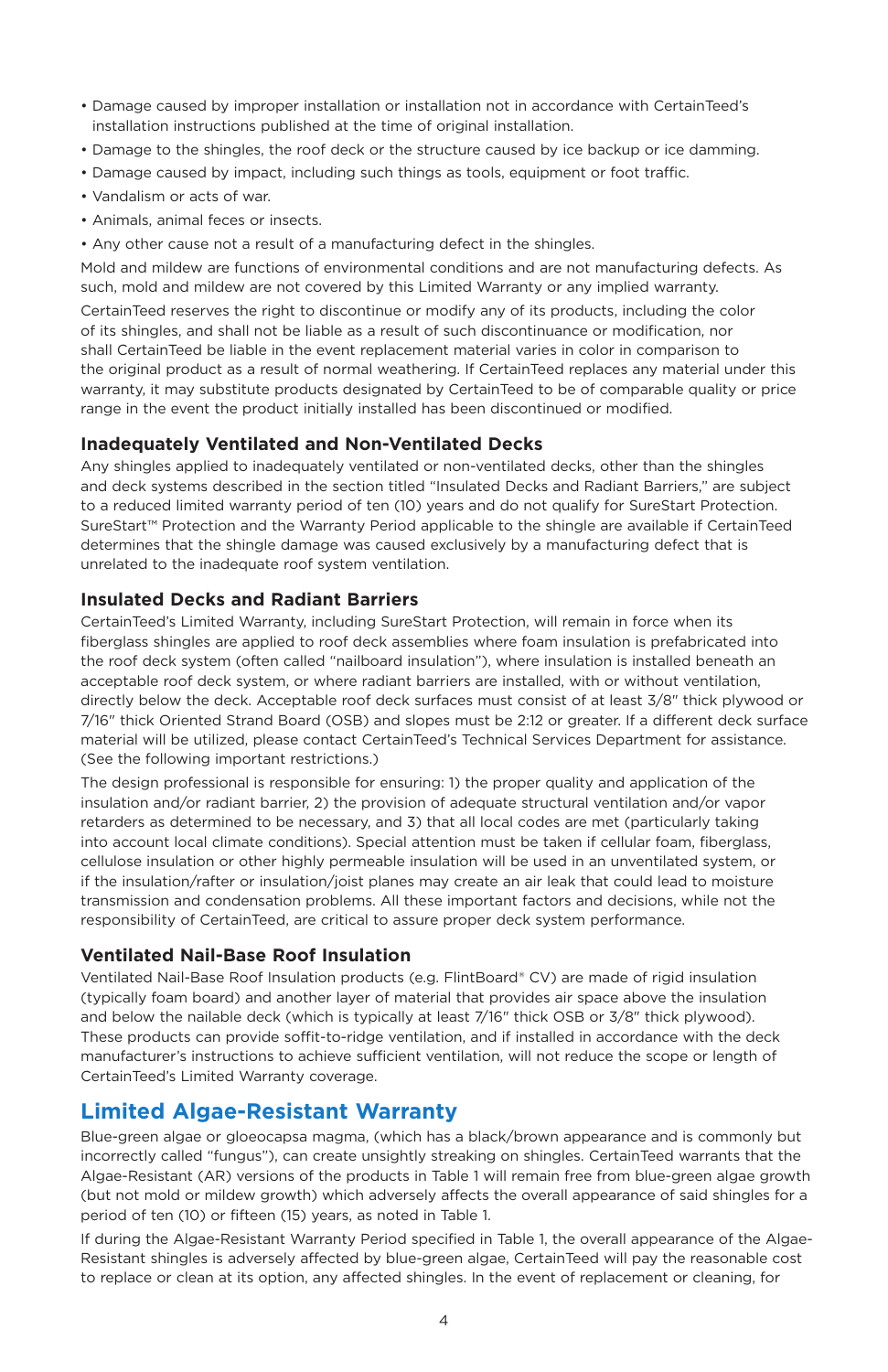the remainder of the Algae-Resistant Warranty Period, CertainTeed's maximum contribution towards subsequent replacement or cleaning will be calculated using the Algae-Resistant Warranty Period specified in Table 1, less a prorated adjustment that reflects the number of months that have elapsed from the start of the Algae-Resistant Warranty Period to the date of reoccurrence.

#### **WARNING: FOR LOW-VOLUME RAIN AND SALT FOG AREAS**

In areas of low-volume rain (e.g. areas that receive insignificant rainfall during a 90-day period) and/ or "salt fog" (e.g. parts of the Southern California coastline), copper released by algae-resistant (AR) granules or shingles can react with aluminum in gutters and cause severe corrosion of the gutters. In such regions, CertainTeed strongly recommends that vinyl or copper gutters, not aluminum gutters, be used with algae-resistant shingles. CertainTeed disclaims all liability and responsibility for any damages that may result from the use of its algae-resistant shingle products with copper granules where gutters containing aluminum are used.

# **Limited Wind Warranty**

CertainTeed warrants its shingles will resist blow-off damage due to wind velocities, including gusts, up to the maximum wind velocity per the Wind Warranty MPH specified in Table 1 during the first fifteen (15) years of the warranty for Lifetime products and during the first ten (10) years for Patriot shingles and during the first five (5) years for all other products listed in Table 1. CertainTeed's obligations and liability for shingle blow-off damage during the wind warranty periods as specified above are limited as follows:

CertainTeed's obligations and liability for shingle blow-off damage during the wind warranty periods as specified above are limited as follows:

- If shingles or hip/ridge accessories blow off because the self-sealing asphalt strips did not activate, CertainTeed will furnish replacement shingles without charge, but only for damaged or blown off shingles.
- If shingles or hip/ridge accessories blow off before the self-sealing asphalt strips could have reasonably activated due to installation in cold weather, CertainTeed will furnish replacement shingles without charge, but only for damaged or blown off shingles. CertainTeed will not be responsible for or reimburse labor costs, roof tear-off, metal work, flashing and disposal expenses, or any other costs pertaining to removal or replacement of damaged shingles. Any costs in excess of CertainTeed's material contribution are the property owner's responsibility (and may be covered by owner's insurance).
- CertainTeed shall have no liability for any shingles not fastened in accordance with CertainTeed installation instructions published at the time of original installation.
- CertainTeed shall have no liability for any damage to persons or property caused by blown off shingles.
- CertainTeed's maximum liability during the Limited Wind Warranty period is the reasonable cost of hand sealing all of the shingles on the roof.

# **Residential Low-Slope Roofing**

For residential low-slope roofing projects less than 2,000 square feet (20 squares), CertainTeed offers limited warranty coverage on our Flintlastic® SA self-adhered roof system provided the products are applied in accordance with CertainTeed's current installation instructions published at the time of installation as follows:

- A 10-year warranty duration on a single ply of Flintlastic SA Cap sheet over a primed plywood roof deck.
- A 12-year warranty duration for a two-ply system consisting of a Flintlastic SA NailBase and a Flintlastic SA Cap sheet.
- A 15-year warranty duration for a three-ply system consisting of a Flintlastic SA NailBase and a Flintlastic SA PlyBase and a Flintlastic SA Cap sheet\*.
- A 20-year warranty duration for a three-ply system consisting of a Flintlastic SA NailBase and a Flintlastic SA MidPly and a Flintlastic SA Cap sheet\*.

CertainTeed warrants the roof membrane, subject to the following terms, conditions, limitations, and exclusions, for the duration specified above from the date of completion of the roof membrane installation. If during the duration of this Limited Warranty, a manufacturing defect in the roof membrane causes a leak, CertainTeed or its designated roofing contractor will, at CertainTeed's sole discretion, repair or replace the roof membrane materials only as necessary to restore it to a watertight condition.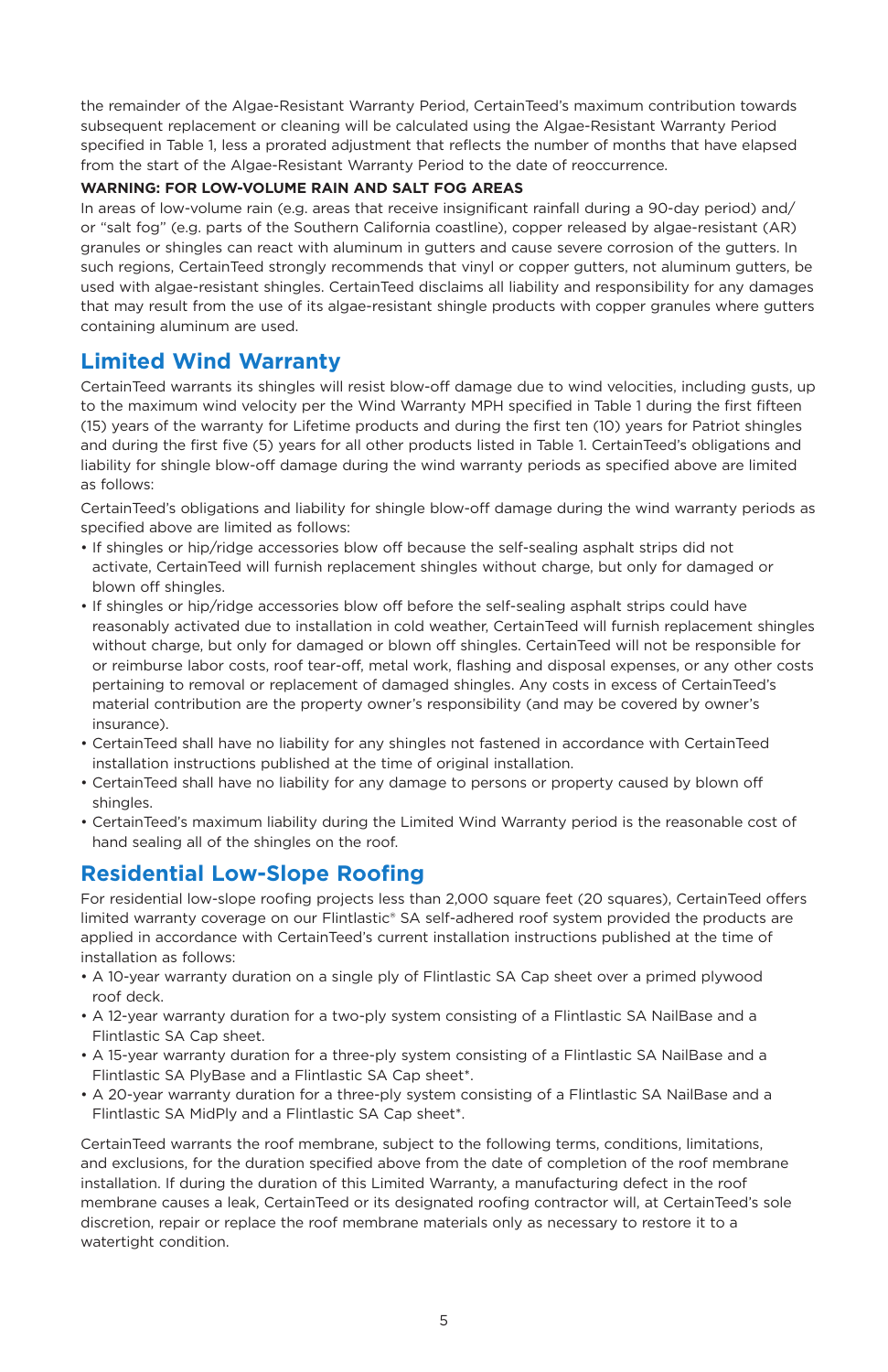*\*Two-ply, direct adhesion to a primed wood deck, without the inclusion of the Flintlastic SA NailBase is permitted; direct adhesion to wood is not permitted by code in Miami-Dade County (check your local building code); direct adhesion to wood plank decks constructed of resinous woods, such as pine, is prohibited; at the end of the roofing membrane's life, roofing membranes self-adhered over wood decks will require replacement of the deck.*

Only manufacturing defects in the roof membrane that cause leaks are covered by this Limited Warranty. CertainTeed's MAXIMUM LIABILITY during the first year of this warranty is the original cost of the CertainTeed membrane materials only. After the first year, CertainTeed's maximum liability is the original cost of the CertainTeed membrane materials used on the roof reduced by 8.3% for 12-year warranty, 10% for 10-year warranty, 6.6% for 15-year warranty and 5% for 20-year warranty during each subsequent year, less any costs previously incurred by CertainTeed for repair or replacements.

Roof components which are not part of the roof membrane and hence not covered by this Limited Warranty include, but are not limited to, the following: underlying roof deck, insulation, vapor retarders, fasteners, metal work, drains, pitch pans, expansion joints, skylights, vents, plastic accessories, any flashing, decorative or reflective coating, surfacing and/or any aggregates. In no event, however, will CertainTeed be responsible for any costs related to the removal or abatement of any asbestos present in any existing roof system to which the CertainTeed roof membrane is applied.

# **What the Customer Must Do**

If you believe your shingles have a manufacturing defect, you must notify CertainTeed within 30 days of discovery and provide proof of property ownership and the date of shingle purchase and application. Without original or sufficient proof of purchase CertainTeed reserves the right to use the shingle manufacturing date for claim calculation. In order to properly evaluate and process a warranty claim, CertainTeed may require the property owner to submit a shingle sample to CertainTeed for analysis and/ or permit a CertainTeed representative to make repairs to, take photographs of, and/or take samples from the roof, if required. CertainTeed will evaluate each properly reported claim and will repair, replace, clean or reimburse the property owner for the shingles it determines are defective, in accordance with the terms of this Limited Warranty within a reasonable amount of time. For more details about submitting a warranty claim, visit ctroof.com or call (800) 345-1145.

#### **Please send all notifications and correspondence to:**

**CertainTeed LLC, 200 Commerce Drive P.O. Box 1000 Montgomeryville, PA 18936. Attn: CertainTeed Roofing Technical Services Department. Telephone number: 800-345-1145. Email: rpg.t.services@saint-gobain.com**

## **Warranty Registration (not required)**

You may register your product warranty on CertainTeed's website: certainteed.com/warrantyreg. Each registrant receives a registration confirmation number by return e-mail that can be printed and kept with this Limited Warranty and your proof of purchase. If you do not have internet access, you can register your shingles by sending: (1) your name, address, and telephone number; (2) the name and contact information of the contractor who installed your shingles and the original date of installation; and, (3) the type, color and number of squares of your shingles to: **CertainTeed LLC, 20 Moores Road, Malvern, PA 19355, Attn: CertainTeed Roofing Technical Services Department.** 

CertainTeed will register your information and mail you a confirmation number. Failure to register this warranty does NOT void the warranty or any of its terms.

## **For Your Records**

| Product Purchased:  | Date of Installation:      |
|---------------------|----------------------------|
| Roofing Contractor: | Contractor's Telephone No. |

This warranty applies to shingles installed during the calendar year of 2022.

(The warranty in effect at the time the material is originally installed is the applicable warranty.)

#### **Exclusive Warranty and Limitation of Remedies**

THIS DOCUMENT CONSTITUTES THE EXCLUSIVE WARRANTIES AND REMEDIES PROVIDED BY CERTAINTEED. THE WARRANTIES AND REMEDIES CONTAINED IN THIS DOCUMENT ARE EXPRESSLY IN LIEU OF ANY AND ALL OTHER OBLIGATIONS, GUARANTEES, WARRANTIES AND REPRESENTATIONS, WHETHER WRITTEN, ORAL OR IMPLIED BY STATUTE, AT LAW OR IN EQUITY, INCLUDING WITHOUT LIMITATION, THE IMPLIED WARRANTIES OF MERCHANTABILITY AND FITNESS FOR A PARTICULAR PURPOSE. SOME STATES OR PROVINCES MAY NOT ALLOW THE EXCLUSION OF IMPLIED WARRANTIES OR MAY DETERMINE THE PERIOD OF TIME FOLLOWING THE SALE THAT A PURCHASER MAY SEEK A REMEDY UNDER IMPLIED WARRANTIES, SO THE ABOVE EXCLUSION MAY NOT APPLY TO YOU.